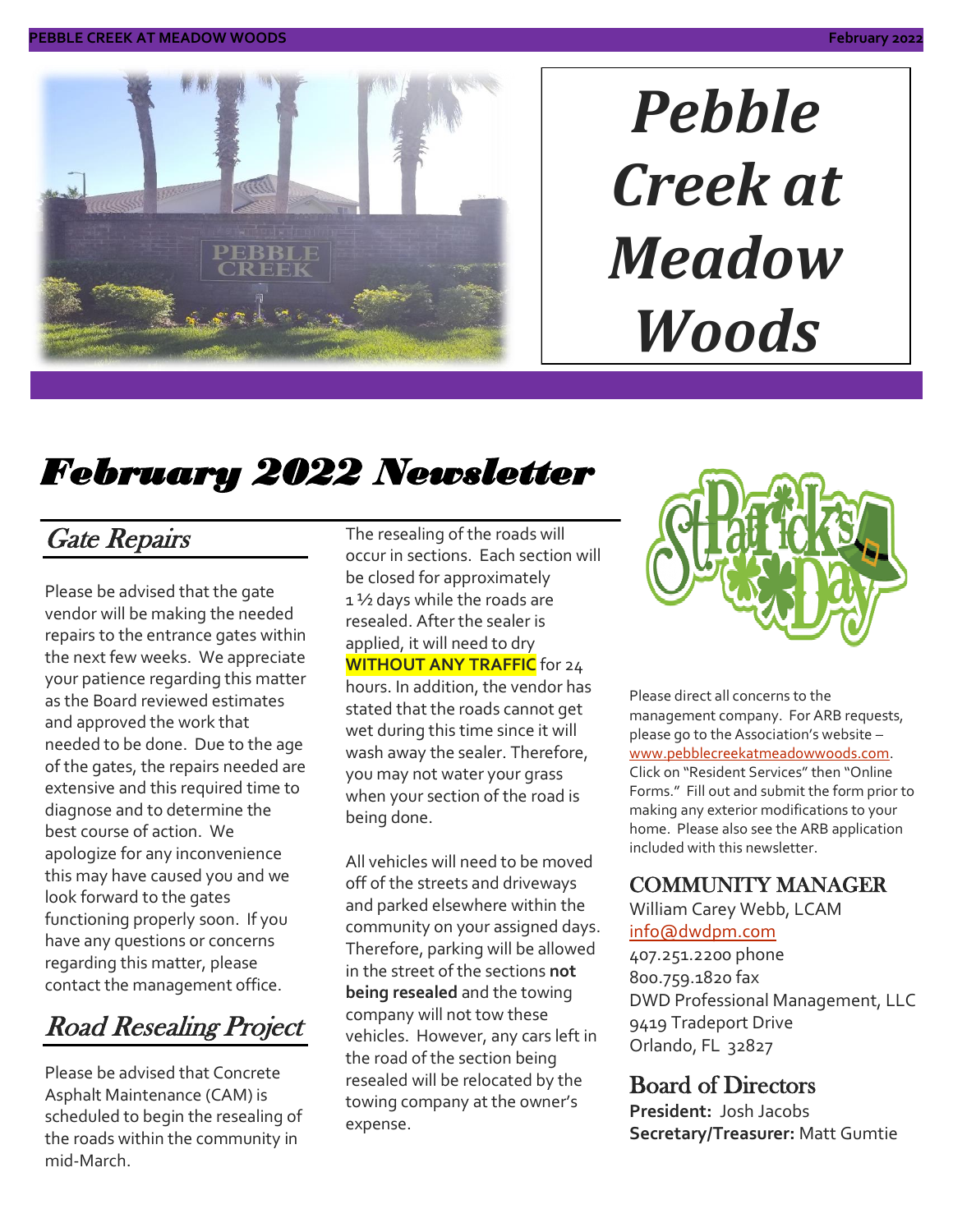#### **PEBBLE CREEK AT MEADOW WOODS February 2022**

**No traffic may proceed in a section once the process begins**. Therefore, if a car is left in your garage or driveway once the sealcoating starts in your section, the car will be locked in this area until the section is reopened. Driving on the sealer before it has cured will compromise the sealer and the warranty for that section will be voided by the vendor. Thus, anyone who does not follow these instructions will be responsible for damages. Barricades will mark the location of the section being resealed. Once these barricades are removed, traffic may proceed as normal in this section.

As soon as we have the exact dates for commencement, we will notify you and provide additional information. If you have any questions or concerns, please feel free to contact the management company.

#### Reminder - 1st Quarter Assessment

**Please remember you're your 1st quarter assessment for 2022 was due on January 1st. The new assessment amount is \$210.00 per quarter**. Late fees in the amount of \$10.00 were applied after January 10<sup>th</sup> and February 10<sup>th</sup>. All accounts with balances also incur interest at the end of each month. Therefore, if you have not made your payment yet or if you paid the incorrect amount, please make your payment as soon as possible to prevent any additional collection action and the application of additional fees. If you have any questions about your balance or the assessments, please view your ledger on the community's online portal or contact the management office so they may assist you.

### Please Remove Holiday Lights and Decorations

Sadly, the holiday season is now over and it is time to remove all holiday lights and decorations. Therefore, please remove your lights and holiday decorations if you have not done so already. Thank you for your cooperation in this matter.

#### 2022 Budget Requests

If you are interested in obtaining the 2022 Budget for your community, please feel free to review the document on the community website using the following link: [https://pebblecreekatmeadowwoods.weebly.com/budget.html.](https://pebblecreekatmeadowwoods.weebly.com/budget.html) You may also contact the management office to obtain a copy via email or regular mail.

### Parking Regulations

**If your vehicle is parked on the street at night in the community, your car may be towed**. Per the rules and regulations of our community, all vehicles must be parked in your garage or driveway at night. If a vehicle is parked on the street between the hours of 12 AM – 6 AM, it may be towed **without warning at the owner's expense**.

**If you are planning a special event or party**, and you will have guests parked in the street from 12 AM – 6 AM, please contact the management office to make arrangements **at least 24 hours in advance** so we may inform the towing company and so we have time for you to pick up parking permits from the management office. Please be aware that the maximum number of vehicles permitted is 10.

If your vehicle or a vehicle of a guest is towed due to a violation of the parking rules and regulations, you should **contact the towing company to resolve the situation**. *Do not call DWD Professional Management regarding*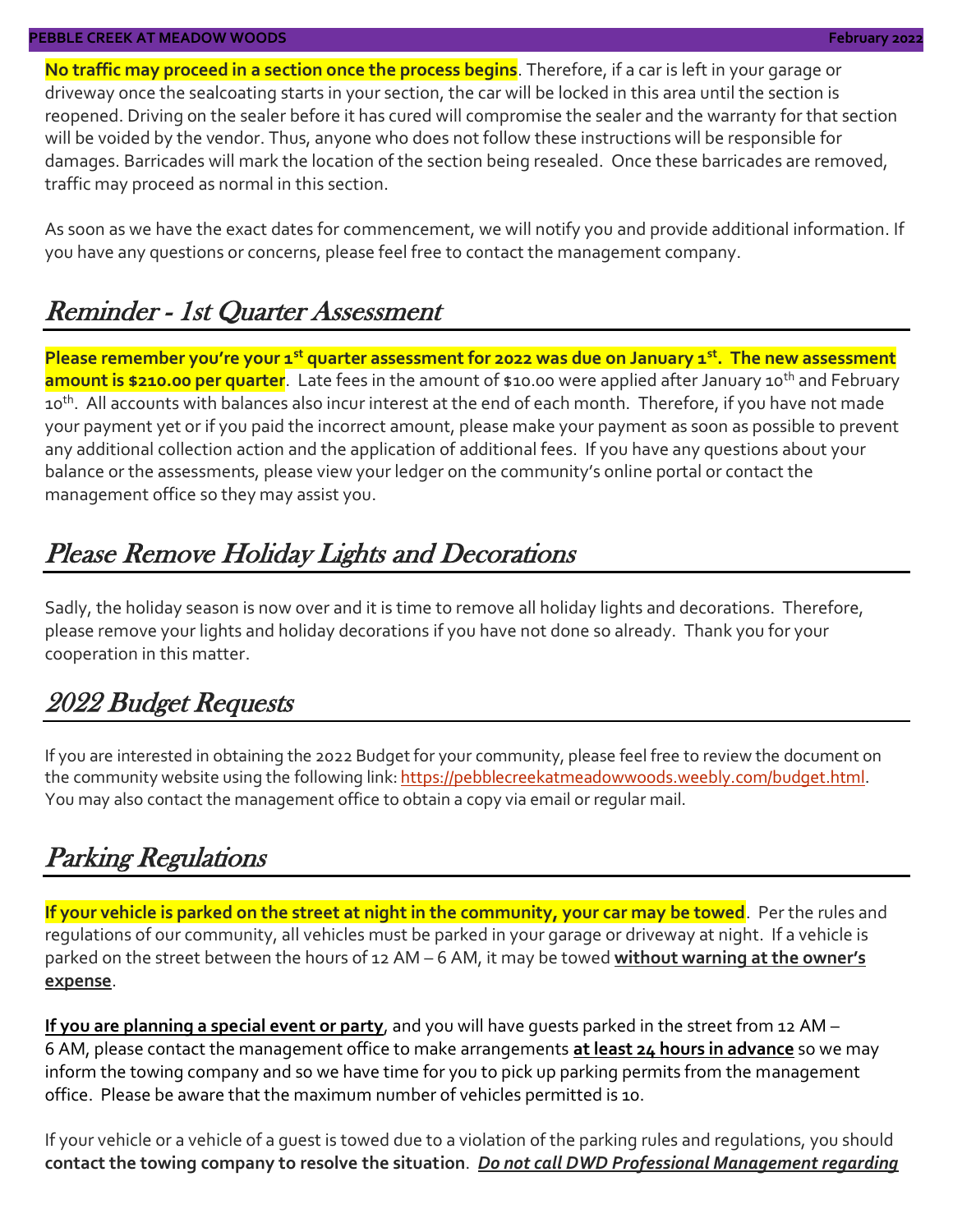*a towing issue*. The Board has not authorized the management company to make ANY exceptions to the parking rules and regulations. If you do not follow these parking rules, you will be towed **at your own expense** and **will not be reimbursed for any reason**.

Please be advised that the towing company, **Universal Towing and Recovery**, has moved from their previous location. The towing company's contact information is as follows: **Universal Towing and Recovery, 407-816- 0102, 206 6th Street, Lot 300 Orlando, Florida 32824.**

### Noise Complaints

Please be aware that Orange County Sheriff's Department does not have any set time for enforcing the noise violation ordinance. According to our local deputy, the Disturbance of the Peace Statute is enforceable any time of day. **If you feel that your neighbors are violating the noise ordinance, please contact the Orange County Sheriff's Department to file a complaint at 407-836-4357**. The Sheriff's Department will then send a deputy to request the responsible party to tone down their gathering. If a second request is made concerning the same disturbance, the Sheriff's Department will take the necessary actions to ensure your neighbors follow the noise ordinance.

We were recently informed by concerned homeowners that residents are playing loud music in their vehicles while driving within the community. Please be considerate of your neighbors and keep your music down so that they are not disturbed while you are driving in the community.

Please be aware that the Association is not responsible for enforcing County ordinances. Only the Sheriff's Department may enforce County ordinances and laws. If you have any questions or concerns regarding this issue, please contact the management office.

### No Parking on the Grass or Easement

It has come to the Board's attention that there are residents parking nightly on the easement and the front yards of homes to avoid being towed due to the restriction on street parking in the evening. **Please be aware that parking on the grass and the easement is NOT permitted**. All cars must be parked in garages and on driveways. Thank you for your cooperation with this matter.

# Monthly Property Inspections and Notifications

The community management company is tasked by the Board of Directors each month to complete an inspection of all properties within the community. Below is a partial list of some of the violations that they will be on the look-out for during these inspections:

- 1) Lawns that need maintenance or full replacement (weeds, dead spots, irrigation issues, etc.)
- 2) Houses that may need pressure washing or painting. Please be aware if the paint looks faded over 50% of the visible structure, if the concrete blocks are showing through the paint over 10% of the visible structure, or if there are settling cracks throughout the home that require caulking, then we will ask for the homeowner to re-paint the house
- 3) Roofs that need pressure washing
- 4) Fences in need of cleaning and/or repair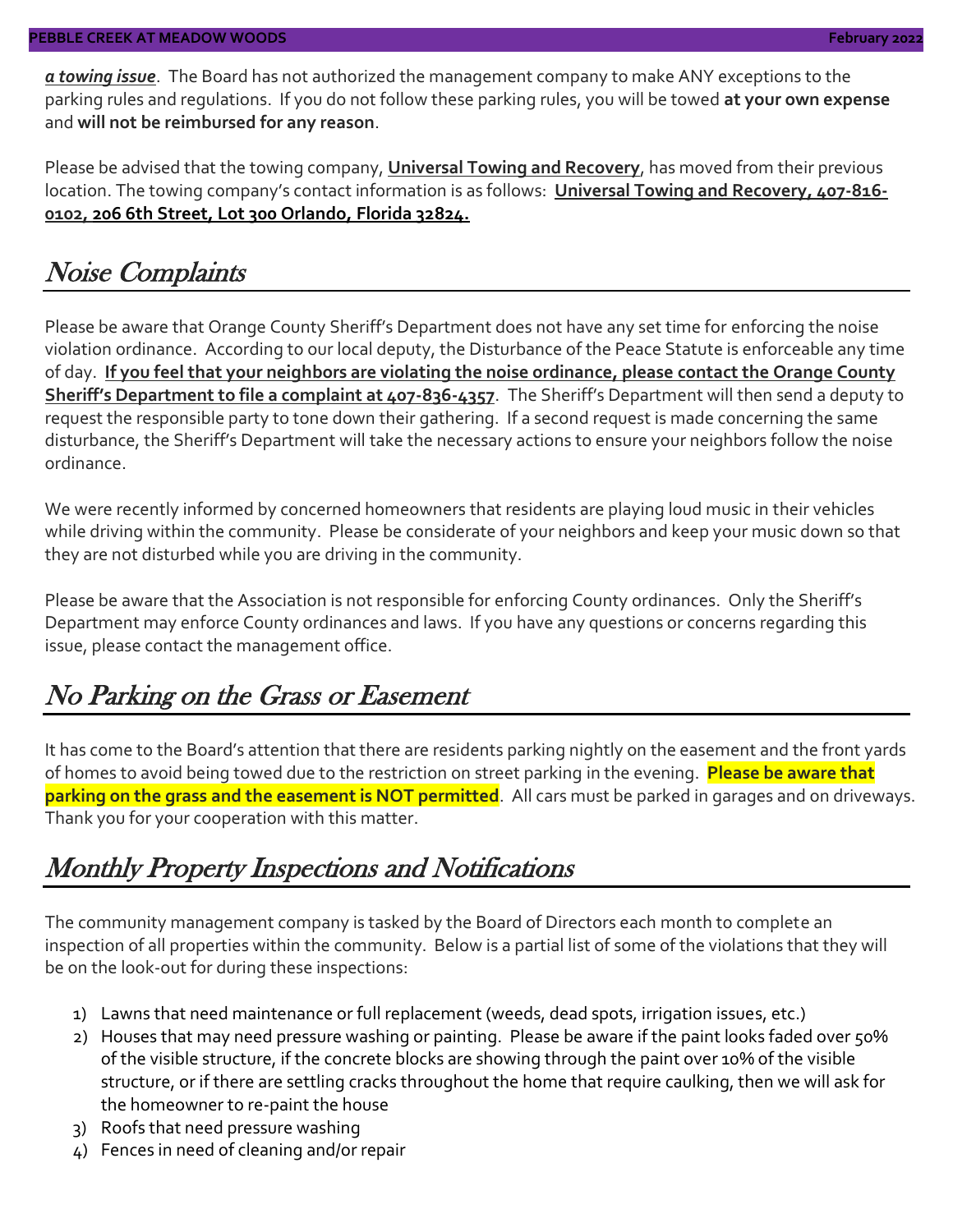- 5) Driveways that may need repairs or pressure washing
- 6) Weeds and grass in flower beds and missing mulch or stones in flower bed area
- 7) Garbage cans visible from the streets
- 8) Roofs with mold or broken/missing shingles
- 9) Parking on the grass/easement
- 10) Commercial vehicles, recreational vehicles, or trailers in driveways

The community management company's staff members will inspect each property from the road in a vehicle, and they will take pictures of any violations. They will not go onto your property to complete their inspection. Please be kind to the inspectors when they are completing their monthly inspections. The staff members will always identify themselves when approached if you have questions. However, please do not approach them in a hostile or negative manner. They are there to complete a job as directed by the Board of Directors and to help the community.

If the inspectors find any problems with the exterior of your home, the management company will send you a letter notifying you of the violation. If you receive a violation letter, please feel free to contact the management company via email or by phone if you have any questions or if you need more time to correct the area of concern. The management company will work with you to make the needed improvements. Communication is very important so we can work together to maintain and improve our property values. Thank you for your cooperation regarding these matters.

#### Gate Access Procedures

If you or your tenants need to obtain gate cards or remotes, please contact the management office. For your convenience, on page 11 please find a copy of the gate access form that you or your tenants will need to complete in order to obtain a gate card/remote. You or your tenant may also use this form to add or update your phone number (407 and 321 area codes only) and name in the call box. **Please be advised that the Association does not provide gate access codes to residents. Gate access codes are only used by vendors.** Therefore, all residents should enter the community by using a gate access card or gate remote. All visitors should enter the community by using the call box and contacting residents for gate entry.

Please be advised that gate cards cost \$5.00 each and gate remotes cost \$50.00 each. Please make your payments with either a check or money order made payable to **Pebble Creek at Meadow Woods HOA**. The gate access form and payments may be mailed to the management office at 9419 Tradeport Drive, Orlando, FL 32827 or you may visit the management office on Mondays-Fridays from 9 AM - 5 PM. An appointment is not required to purchase the gate card/remote at the management office, but management does suggest making an appointment so that the process takes less time when you arrive.

If you have any questions or concerns, please feel free to contact the management office at 407-251-200 or [info@dwdpm.com.](mailto:info@dwdpm.com)

#### Payment Plan Options

If you are experiencing financial difficulties or job loss, please contact our office to set-up a payment plan. **It is very important that you contact us to discuss this matter. We cannot set-up a payment plan if we are not aware of your financial situation**.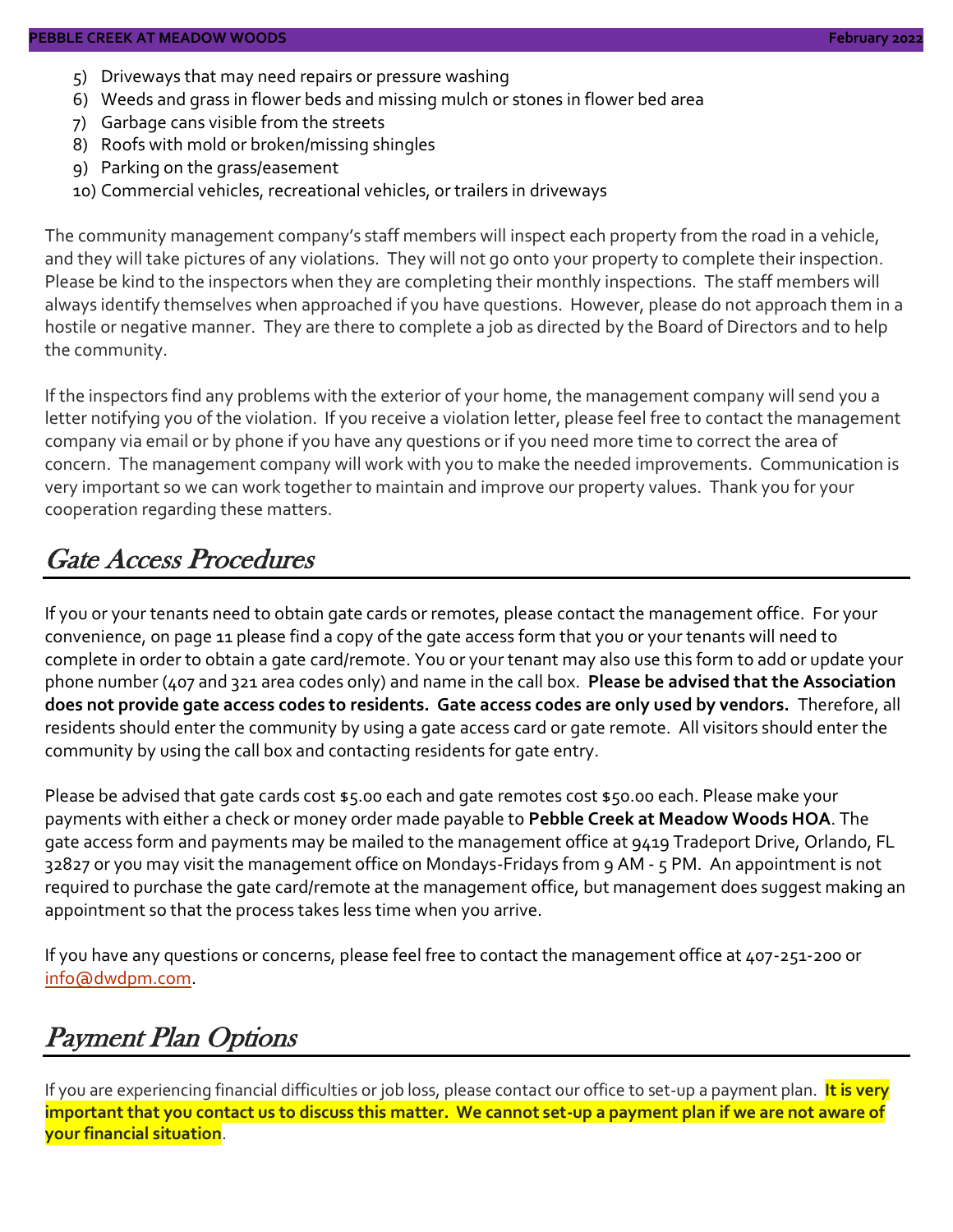If you have any other questions or concerns regarding your account balance, please feel free to contact the management office at 407-251-2200 or at **[info@dwdpm.com](mailto:info@dwdpm.com)**.

### Common Areas Guidelines & DWD Professional Management Office Procedures (COVID-19)

The following rules will be in effect for the common areas of the Association:

*1. Anyone using this common area does so understanding the risk for being infected with COVID-19 and assumes that risk.*

*2. While present in this common area, unvaccinated individuals must maintain a distance of at least 6 feet from other individuals at all times, except for those individuals residing in the same household.*

*3. Anyone violating these rules will be subject to removal and/or subject to suspension of future rights to use this common area.*

We appreciate everyone following these guidelines for the safety of all residents within our community.

In addition to the common areas, we have Covid-19 safety procedures in place when visiting our office. **The lobby is open from 9 AM – 5 PM Monday through Friday for walk-ins.** However, we encourage all visitors to contact our office in advance to make an appointment in order to limit social contact as much as possible.

We also require that all visitors and staff wear face masks while inside the office and that proper social distancing is followed. Finally, we encourage residents to conduct business online using the resident portal or on the phone as much as possible.

Please be advised that for the time being, all Board meetings will continue to be held via teleconference or videoconference.

We will continue to monitor the situation at the local, state, and federal level and will provide updates to you as needed. We encourage all of our residents to follow the recommendations from the Center for Disease Control (CDC) and the Florida Department of Health regarding COVID-19 in order to limit the spread of the disease and to keep your family and neighbors safe.

Please use the following links to the websites for the CDC and the Florida Department of Health: **Center for Disease Control:** <https://www.cdc.gov/coronavirus/2019-nCoV/index.html> Florida Department of Health: <http://www.floridahealth.gov/> or call the COVID-19 Hotline if you have questions at 866-779-6121.

If you have any questions or concerns, please contact our office by phone at 407-251-2200 or by email at [info@dwdpm.com.](mailto:info@dwdpm.com) Take care, and stay safe.

#### Pool Rules

**Please be advised that the pool closes at sundown every day. No unauthorized people may enter the pool after this time.** Many people ask why the Association has chosen to close the pool at sundown. The answer is simple. **We did NOT choose this time**. The State of Florida decided this for us! *Since there is not enough light per State guidelines, we must close the pool when the sun goes down*. The HOA will pursue recuperating any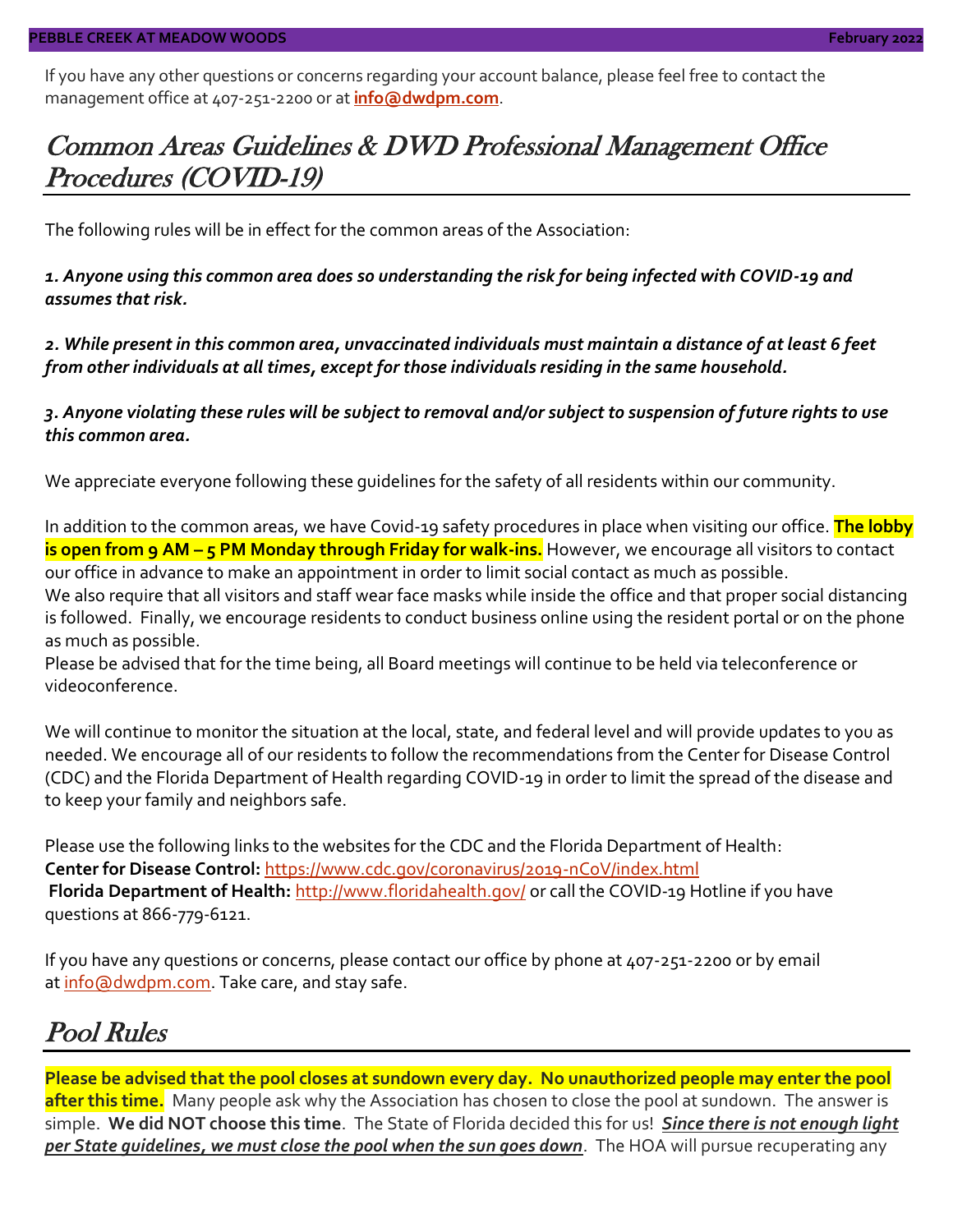costs associated with damage to the pool caused by the inappropriate use of the facilities. The police will also be called if you are found at the pool after the posted hours. This is considered trespassing even if you are a resident of the community. This is the law for the State of Florida, and it will be enforced for the protection of our community assets and the safety of our residents.

Next, there is a list of pool rules located in the pool area. Please take a minute and review these rules. One of the most important rules is the age limit for use. If you are under the age limit, *you may NOT use the pool without a parent or guardian being present.* This rule will be strictly enforced when maintenance personnel are present in order to ensure the safety of the children in our community. Accidental drowning in a swimming pool is a leading cause of death in Florida for children. Please be advised there are no lifeguards at the pool, and the maintenance personnel are *not* trained in CPR or pool safety. Failure to comply with the Pool Rules may also result in you being asked to leave the area.

Thank you for your cooperation with this matter. If you have any additional concerns or questions regarding this issue, please contact the management office.

### Pool Keys

If you need to obtain a pool key for the community pool, please contact the management office at [info@dwdpm.com](mailto:info@dwdpm.com) or 407-251-2200. The management office will arrange a time for you to pick up your key at their office located at 9419 Tradeport Drive, Orlando, Florida 32827. Pool keys cost \$20.00 each.

*Accepted methods of payment are check or money order made payable to Pebble Creek at Meadow Woods HOA*.

Please bring the following with you to the management office in order to receive your pool key fob:

Owners: You must bring a photo ID. Renters: You must bring a photo ID and a copy of your current lease agreement.

### Architectural Guidelines – Approved Colors for Homes and Roofs and Guidelines for Decks, Screen Enclosures, Patios, Driveways, and Garbage Can Storage

Please be aware that the Board has established architectural guidelines for your community. The community has several approved color schemes for painting your homes and several approved shingle colors for replacing your roofs available for your review on the community website. In addition, the Board has created guidelines for the installation of decks, screen enclosures, patios, driveways, and garbage can storage. Please use the following link to view these options on the community website: [https://pebblecreekatmeadowwoods.weebly.com/architectural-change-form.html.](https://pebblecreekatmeadowwoods.weebly.com/architectural-change-form.html)

If you have any questions or concerns regarding the process for making exterior modifications to your home, please feel free to contact the management office for further instructions and assistance. You may also review the article below on page 7.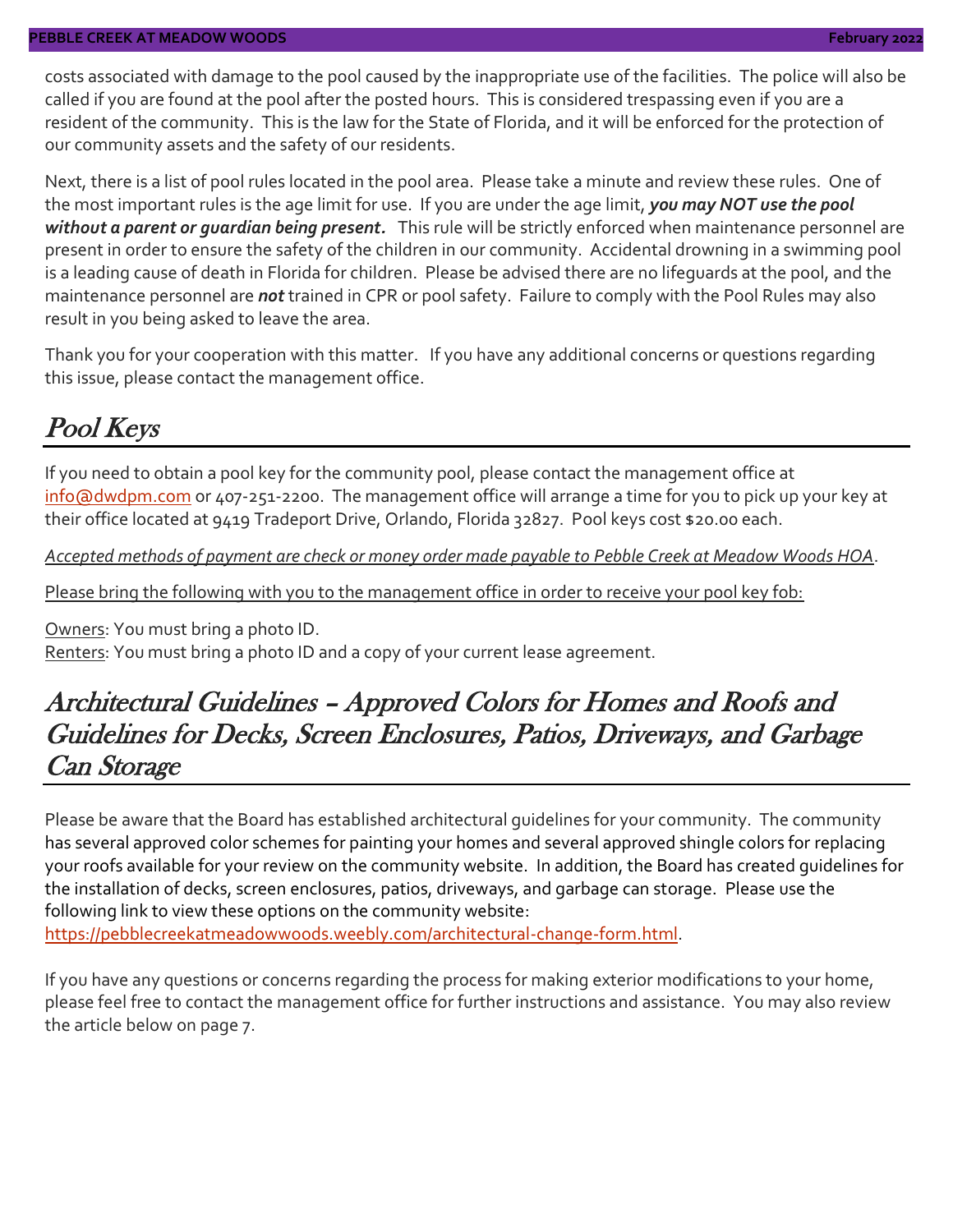#### Owner Access Platform

Please be advised that you may utilize an online owner access portal where you may login to manage your account and access community documents. With your Internet-enabled device, you are able to view your current account balance, check your payment history, view your open records and more!

To ensure your privacy, only homeowners whose email address is on file have already received a registration email. **If you have not already provided your email, please email your information to [info@dwdpm.com](mailto:info@dwdpm.com)** and include your community name, address within the community, and the email address you want on file. This extra step is designed for the safety of your personal information because it allows us to verify each homeowner. Once your email address has been opted into the system, you will receive an email to register. For security purposes, a return email will be sent to confirm you are the owner of that email account.

If you received the registration email but the time has expired and you are in need of a new registration email, please contact our office by email at **[info@dwdpm.com](mailto:info@dwdpm.com)** with your request. Please make sure to include the email address you want us to use and we process a new registration email for you.

Please check your SPAM folder as it may be filtered automatically. After you click the link in the confirmation email you can create your password and your account will be registered. You will then be able to log into your account using your email address and the password you created when you registered. Please make sure to use Google Chrome which is the preferred web browser for the platform.

We encourage everyone to utilize the new on-line access platform at

<https://owner.topssoft.com/DWDProfessionalManagement/Account/Login> in order to review your account balance and obtain information. Please let us know if have not received your invitation to join the platform, and we will help you set-up your account.

### Please Pick-Up After Your Pets

We understand that many of the residents in our community are pet owners. Owning a pet is a wonderful experience for the "parent" and it brings many joys to you as well. However, having a 4-legged addition to your family also brings many responsibilities.

If your new bundle of joy happens to be a dog, then one of the responsibilities is picking up after your pet. When you live in a community you cannot just let your dog out and then close the door. **Your pet must be on a leash at all times, and any pet waste MUST be picked up and disposed in a waste receptacle.** This is not only a community rule; it is an Orange County ordinance as well. Dog waste is a hazardous substance and causes damage to grass and may spread illnesses to others. The County may impose fines on owners who do not follow these rules.

If you notice that a pet is not leashed within the community or if you notice a resident who is not disposing of waste appropriately, you may report the issue to **Orange County Animal Control at the following number: (407) 836-3111**.

Thank you for your understanding and cooperation in this matter.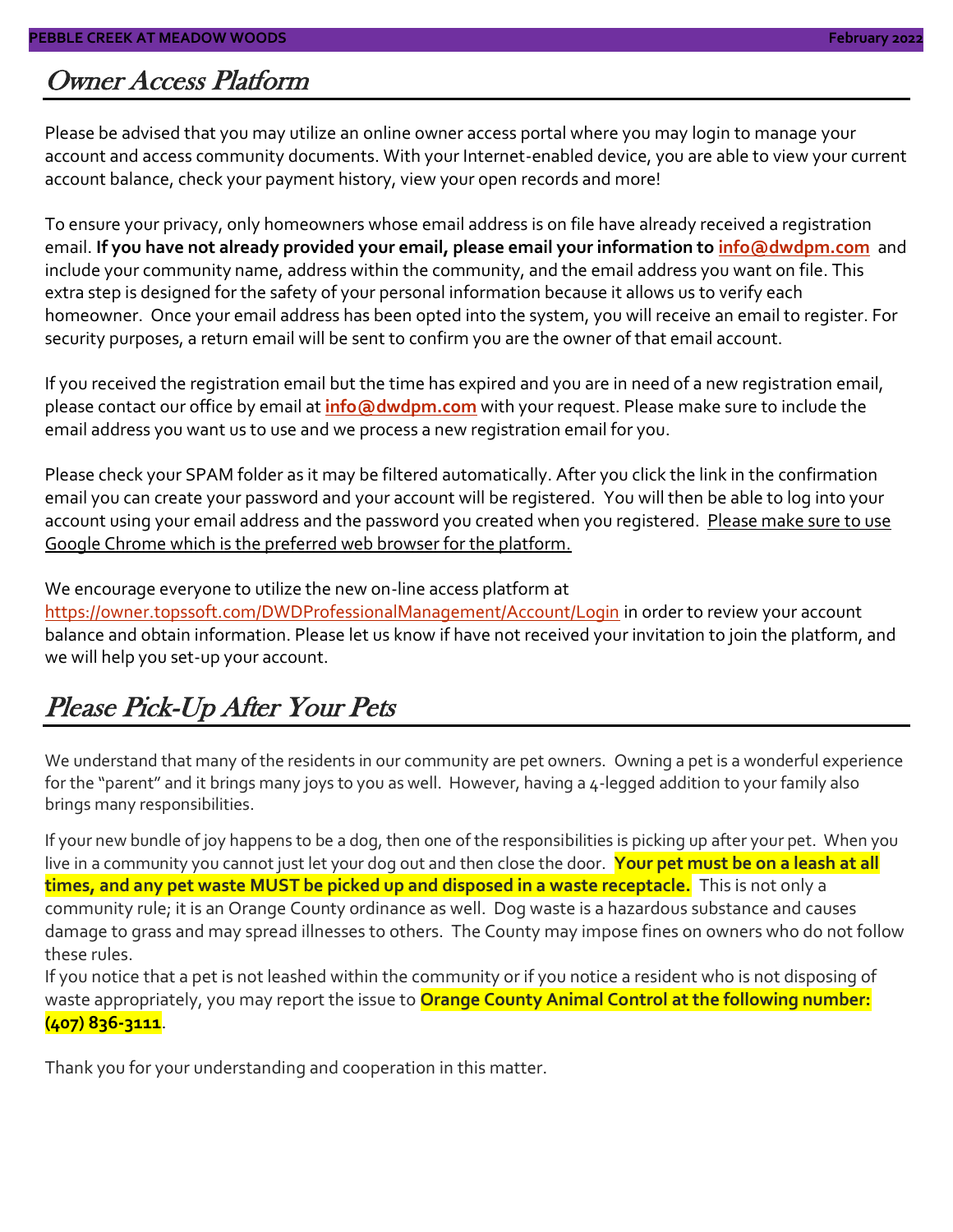#### Association Payments Via the Payment Portal with Center State and Payment Reminders

If you have set-up automatic payments through the on-line payment system with Center State Bank, please be aware that DWD Professional Management does not have access to that system and any updates needed must be made directly by you. If you have made any errors in terms of the amount of your payment or the frequency of your payment, please login into the portal to make any necessary revisions. Go to schedule payments, cancel the current request, and start a new request with the correct payment amount and/or frequency.

Please keep in mind that the system is automatically selected for monthly payments, so please indicate the correct frequency for your association payments and change as needed. The assessment payments for Pebble Creek are quarterly and are due on January 1, April 1, July 1, and October 1. Please also be aware that all on-line payments take 2 to 3 business days for processing before they are applied to your account.

In addition, the on-line payment system is a payment portal only. This system is not connected to the account system with the management company. The payment portal does not have any information regarding your current account balance. If you need your account balance or a full detailed payment history report, you must contact the management company directly.

Finally, please be aware that DWD Professional Management does not send payment reminders by text or email. If you are receiving payment reminders through text or email, this is because you have signed up for it through the online payment portal. If you have signed up for the reminders in error, please login into the portal. Go to notifications and cancel/edit the request and make any changes needed or set-up a new request.

If you have any questions or concerns about the on-line payment portal, please contact the management office for assistance.

### Reporting Street Light Outages

If you notice a street light out on your street, please call Duke Energy at 407-629-1010 to report the street name or section where the light is located. You may also visit the following website to report the outage: [https://www.duke](https://www.duke-energy.com/customer-service/request-light-repair)[energy.com/customer-service/request-light-repair.](https://www.duke-energy.com/customer-service/request-light-repair) Please contact the management office if you need assistance or if you have any questions.

# Off-Duty Sheriff's Deputy Patrols and Suspicious Activity

Your community is patrolled each week by an off-duty Orange County Sheriff's Deputy. The deputy is on patrol to spot suspicious activity, to help enforce traffic laws, and to help the people in communities we manage in Meadow Woods. If you see the deputy on patrol, and if you have noticed any suspicious activity, please stop the deputy and talk with him regarding your concerns. You should also call the Orange County Sheriff's Department at (407) 836-4357 to report suspicious or criminal activities. **The Sheriff's Department is the only organization charged with the protection of your property, and they are the only organization with the authority to approach and stop these people and their activities**.

Please be aware that the deputy is only able to enforce state law and county ordinances. If you see a community violation (i.e., parking on the grass), please call DWD Professional Management to address these concerns.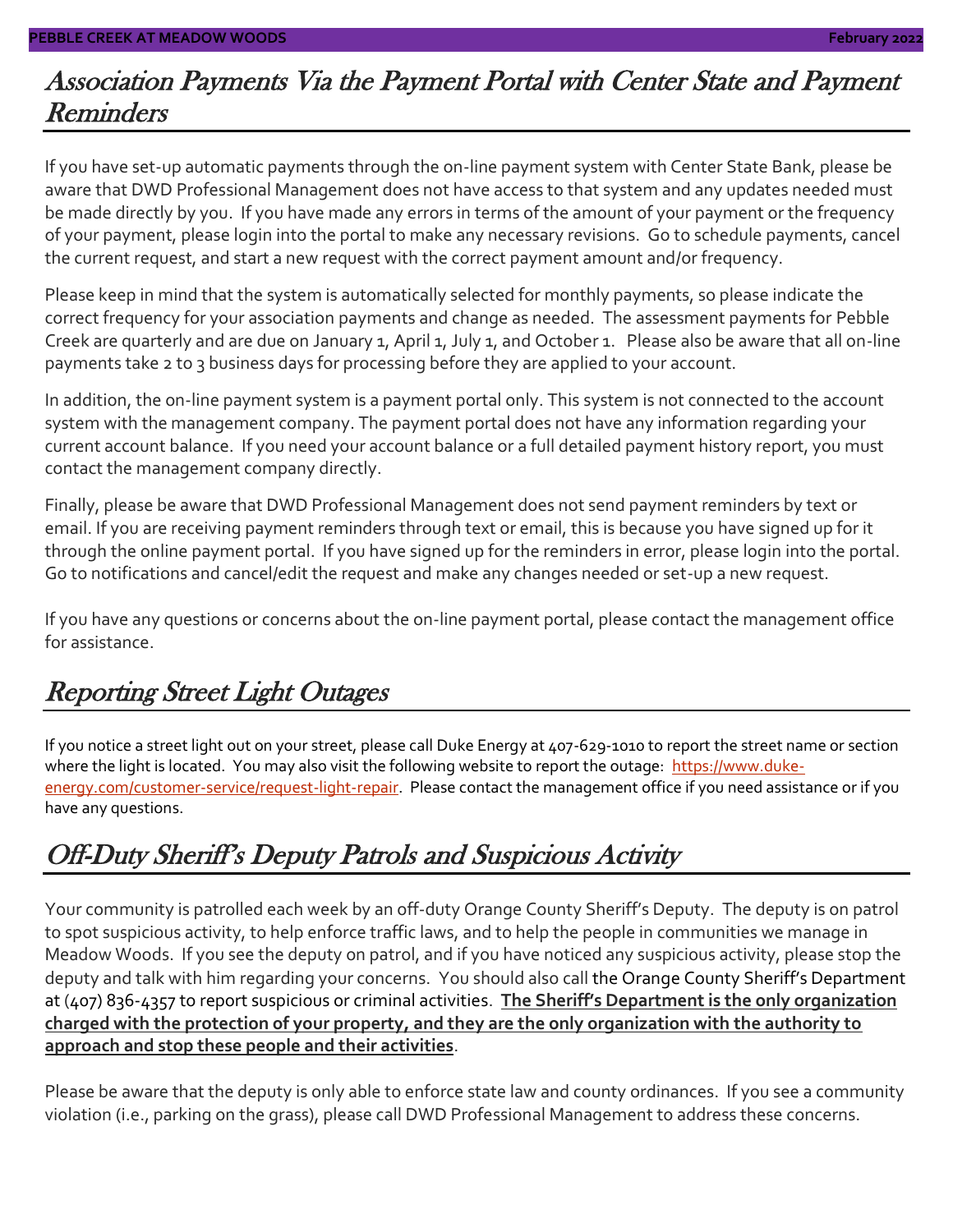#### **PEBBLE CREEK AT MEADOW WOODS February 2022**

### Architectural Changes (Exterior Modifications)

It has come to our attention that some homeowners are not familiar with the steps of the Architectural Review process. That is quite understandable. We would like to take this opportunity to help anyone in our community better understand this process.

If you are going to make any changes to the front of your property, including landscaping changes, or if you intend to make any structural changes to your property (i.e., room additions, pools, screen enclosures), then you will need to fill out the Architectural Review Committee (ARC) application.

These applications will always be available on your community's website and they are included in the monthly newsletter (please see the form below). Please follow the instructions on the form and submit all of the required documents for your requested change. When you are submitting an application to the ARC, remember to include the following:

1. Two (2) copies of the property survey that show the location of the proposed changed, alteration, renovation or addition.

- 2. Two (2) drawings of your plan(s).
- 3. Two (2) copies of color samples, if applicable.

Please note that applications submitted by fax or without two (2) copies of the survey, drawing, or color sample will be considered incomplete. If an application is incomplete, it will not be processed and will be returned to you.

Finally, please be aware that the Association has architectural guidelines indicating the list of approved color schemes for painting your home and the shingle colors for any roof replacements. If you would like to review these guidelines, please visit the Association's website at the following link: [https://pebblecreekatmeadowwoods.weebly.com/architectural-change-form.html.](https://pebblecreekatmeadowwoods.weebly.com/architectural-change-form.html) You may also find the approved color schemes on the Sherwin Williams website using the following link: [https://www.sherwin-williams.com/homeowners/color/find-and-explore-colors/hoa/orlando/fl/pebble-creek-at](https://www.sherwin-williams.com/homeowners/color/find-and-explore-colors/hoa/orlando/fl/pebble-creek-at-meadow-woods/)[meadow-woods/](https://www.sherwin-williams.com/homeowners/color/find-and-explore-colors/hoa/orlando/fl/pebble-creek-at-meadow-woods/)

If you have any questions, please call us at 407-251-2200, and we will be happy to assist you. Also note that management does NOT approve or deny any of these requests. We collect the applications and then submit them to the community's Architectural Review Committee (ARC). The ARC is a group of volunteer homeowners who review the applications and approve or deny the applications based on your community's written criteria (the architectural guidelines). Per Florida Statutes, this process may take up to 30 days.

As soon as the Committee makes a decision, we will mail you the letter of approval or denial. Please make sure you do not proceed with any improvements until you have heard from the Committee. I hope this helps everyone understand the Architectural Review process a little better. If this still leaves you with any questions, please feel free to contact our management office.

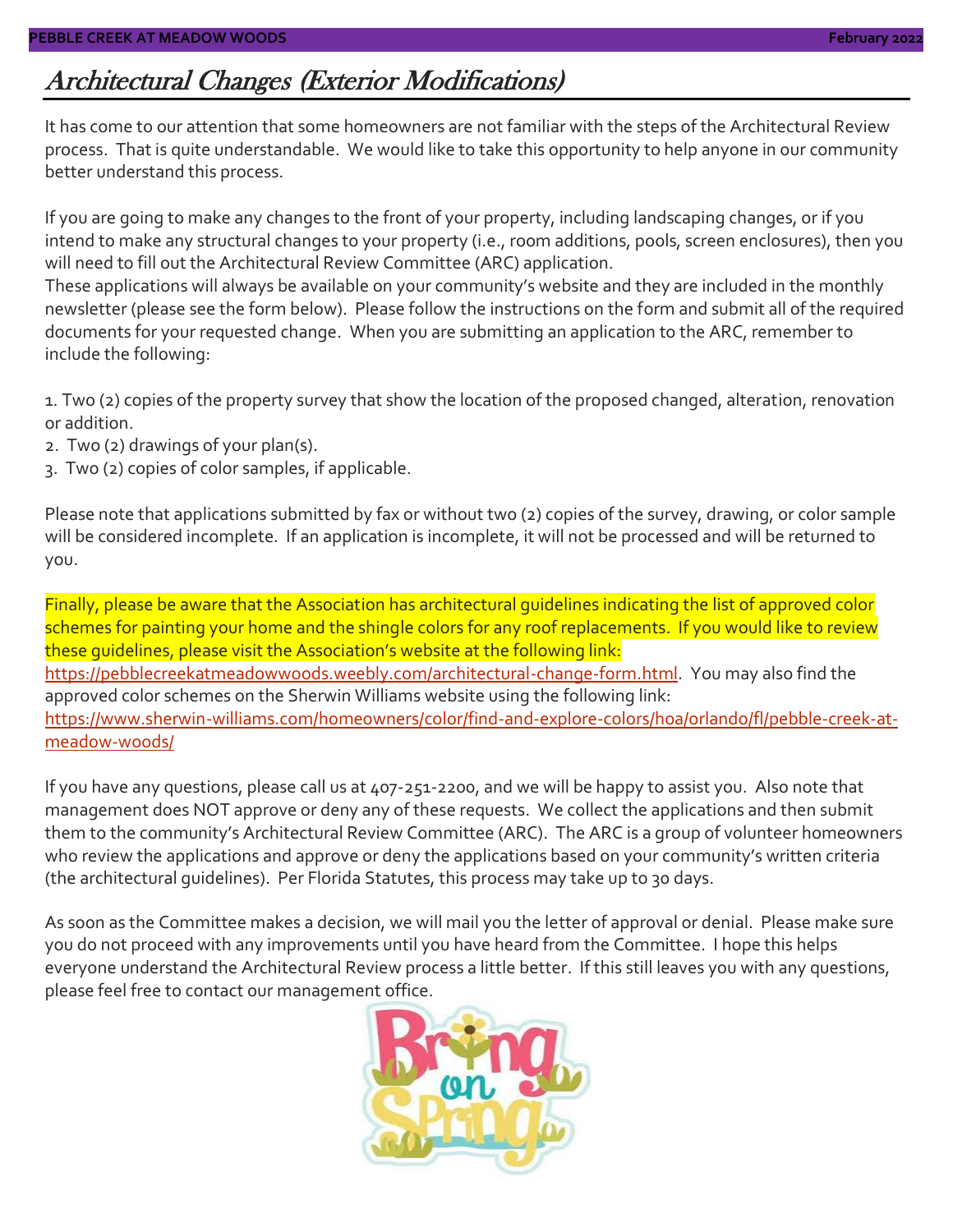#### **PEBBLE CREEK AT MEADOW WOODS HOMEOWNERS' ASSOCIATION, INC.**

MAIL OR FAX FORM TO: 9419 Tradeport Drive, Orlando, FL 32827

PHONE: 407-251-2200 FAX: 800-759-1820 EMAIL: info@dwdpm.com

#### **GATE ACCESS FORM**

This form will be used to set up your information into the community's gate system. Please fill out the information below and send to the Association by mail, fax, or email. You may also use this form to request a gate code and/or remote and to report problems with your gate access devices.

Please indicate below if you need to obtain a gate code, remote, or if you need to report a problem with your device.



Set up new code  $\Box$  Set up new remote(s)  $\Box$  Report a problem

All residents are included in the directory at the gate. Your visitors will use the call box at the gate to dial your telephone number for access. Please press "9" on your telephone keypad to open the gate for your visitors. The gate system will not accept long distance telephone numbers. All numbers must be local (407) or (321) numbers. Please include this number in the space indicated below.

If you would like your name to be excluded completely from the directory box, please check h

| Property Telephone Number (including area code): ________________________<br>(This will be the number called from the gate to your home - NO LONG DISTANCE OR VOICE OVER IP)            |
|-----------------------------------------------------------------------------------------------------------------------------------------------------------------------------------------|
|                                                                                                                                                                                         |
|                                                                                                                                                                                         |
| Please make your check or money order payable to: Pebble Creek at Meadow Woods HOA. Also, please keep<br>in mind that you may not have more than 4 devices (gate cards and/or remotes). |
| Gate Card Request – Please indicate the number of cards needed. You may purchase cards for \$5.00                                                                                       |
| Number of Gate Cards Requested                                                                                                                                                          |
| Gate Remote Request – Please indicate the number of remotes needed. You may purchase remotes for \$50.00<br>                                                                            |

each.

\_\_\_\_\_\_\_\_\_ Number of Gate Remotes Requested

**Problem with your device** – Please describe the problem that you are having with your device below.

\_\_\_\_\_\_\_\_\_\_\_\_\_\_\_\_\_\_\_\_\_\_\_\_\_\_\_\_\_\_\_\_\_\_\_\_\_\_\_\_\_\_\_\_\_\_\_\_\_\_\_\_\_\_\_\_\_\_\_\_\_\_\_\_\_\_\_\_\_\_\_\_\_\_\_\_\_\_\_\_\_\_\_

\_\_\_\_\_\_\_\_\_\_\_\_\_\_\_\_\_\_\_\_\_\_\_\_\_\_\_\_\_\_\_\_\_\_\_\_\_\_\_\_\_\_\_\_\_\_\_\_\_\_\_\_\_\_\_\_\_\_\_\_\_\_\_\_\_\_\_\_\_\_\_\_\_\_\_\_\_\_\_\_\_\_\_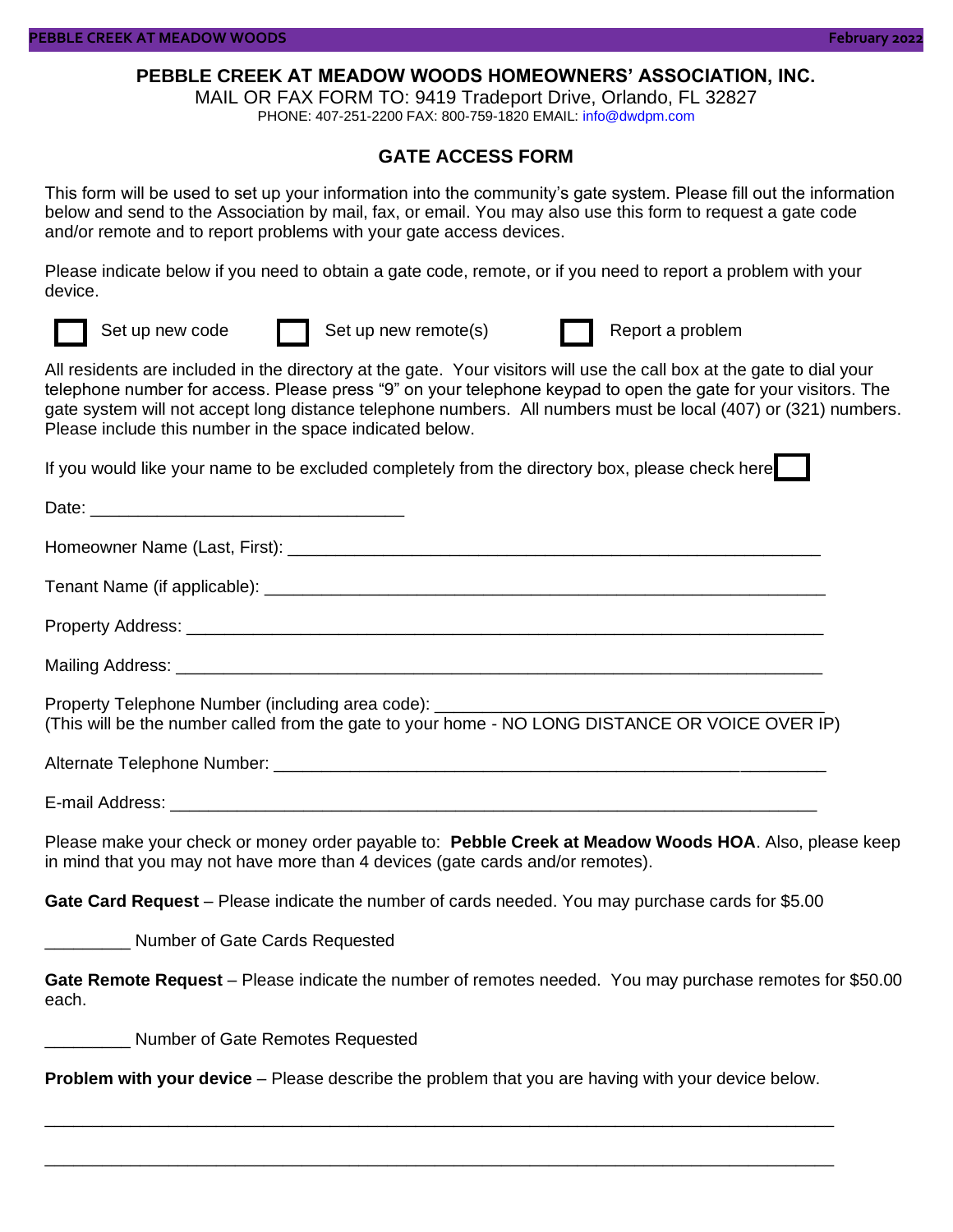# **SYMPTOMS OF CORONAVIRUS DISEASE 2019**

# **Patients with COVID-19 have experienced mild to** severe respiratory illness.





03/02/24 Marin 20, 2020, 12:59%

cdc.gov/COVID19-symptoms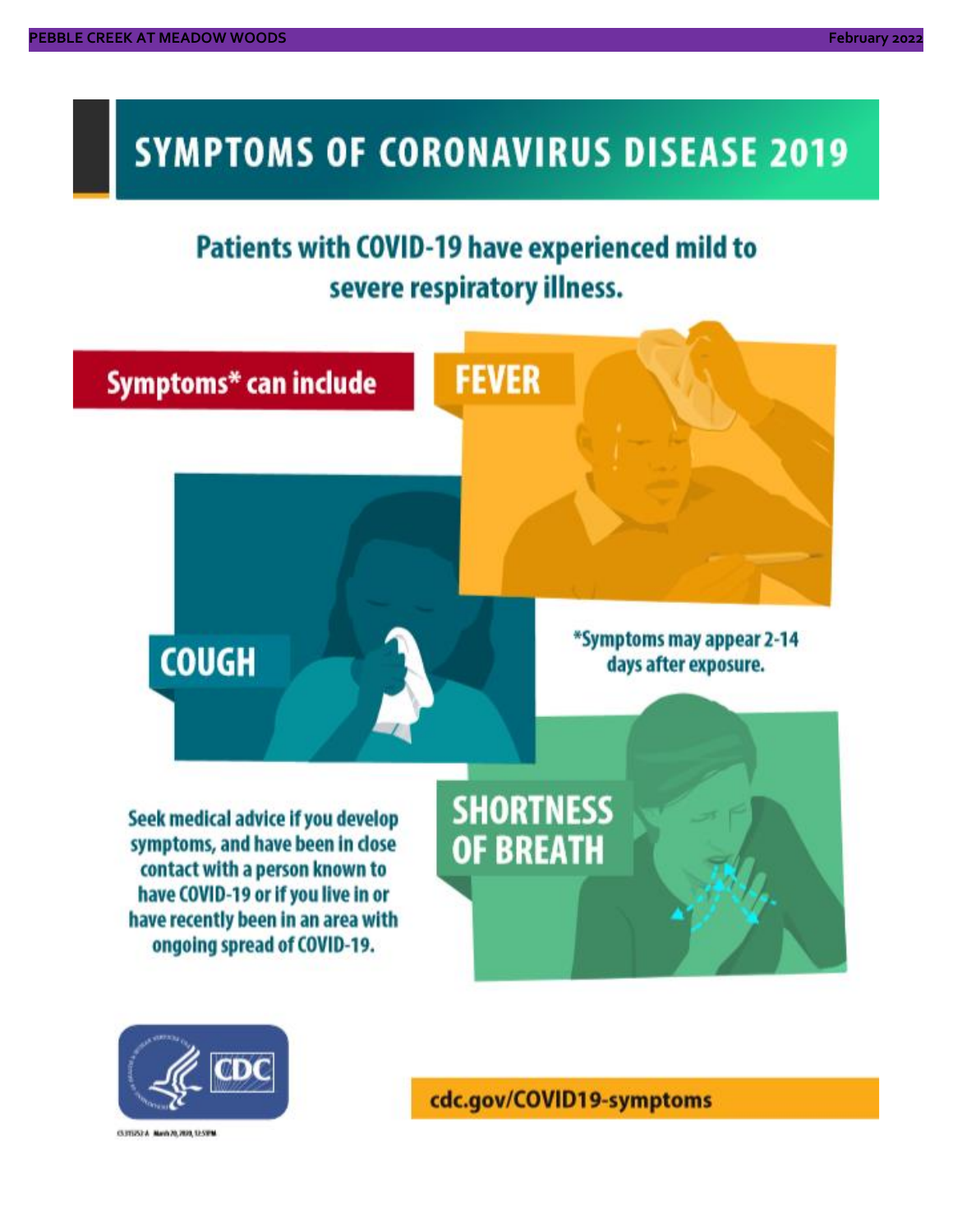### Community Services Phone Numbers

| Emergency                          |  |  |  |  |
|------------------------------------|--|--|--|--|
| Fire, Police, Medical<br>Emergency |  |  |  |  |
|                                    |  |  |  |  |

#### **Law Enforcement**

| <b>Orange County Sheriff's</b> | 407-836-4357 |
|--------------------------------|--------------|
| Dept. (Non-Emergency)          |              |

#### **Utilities**

| <b>Orange County Utilities</b> | 407-836-5515 |
|--------------------------------|--------------|
|--------------------------------|--------------|

#### **Chamber of Commerce**

| Orlando Chamber of | 407-425-1234 |
|--------------------|--------------|
| Commerce           |              |

#### **Miscellaneous**

| <b>Orange County Public</b>         | 407-317-3200 |
|-------------------------------------|--------------|
| <b>Schools</b>                      |              |
| Orange County Office of             | 407-836-9140 |
| <b>Emergency Management</b>         |              |
| <b>Orange County Health</b>         | 407-858-1400 |
| Department                          |              |
| <b>Florida Poison Information</b>   | 800-222-1222 |
| Center                              |              |
| <b>Orange County Public Library</b> | 407-836-7390 |
|                                     |              |
| <b>Social Security</b>              | 800-772-1213 |
| Administration                      |              |
| <b>Orange County</b>                | 407-836-2070 |
| <b>Voters' Registration Office</b>  |              |
| <b>Orange County Animal</b>         | 407-836-3111 |
| <b>Services</b>                     |              |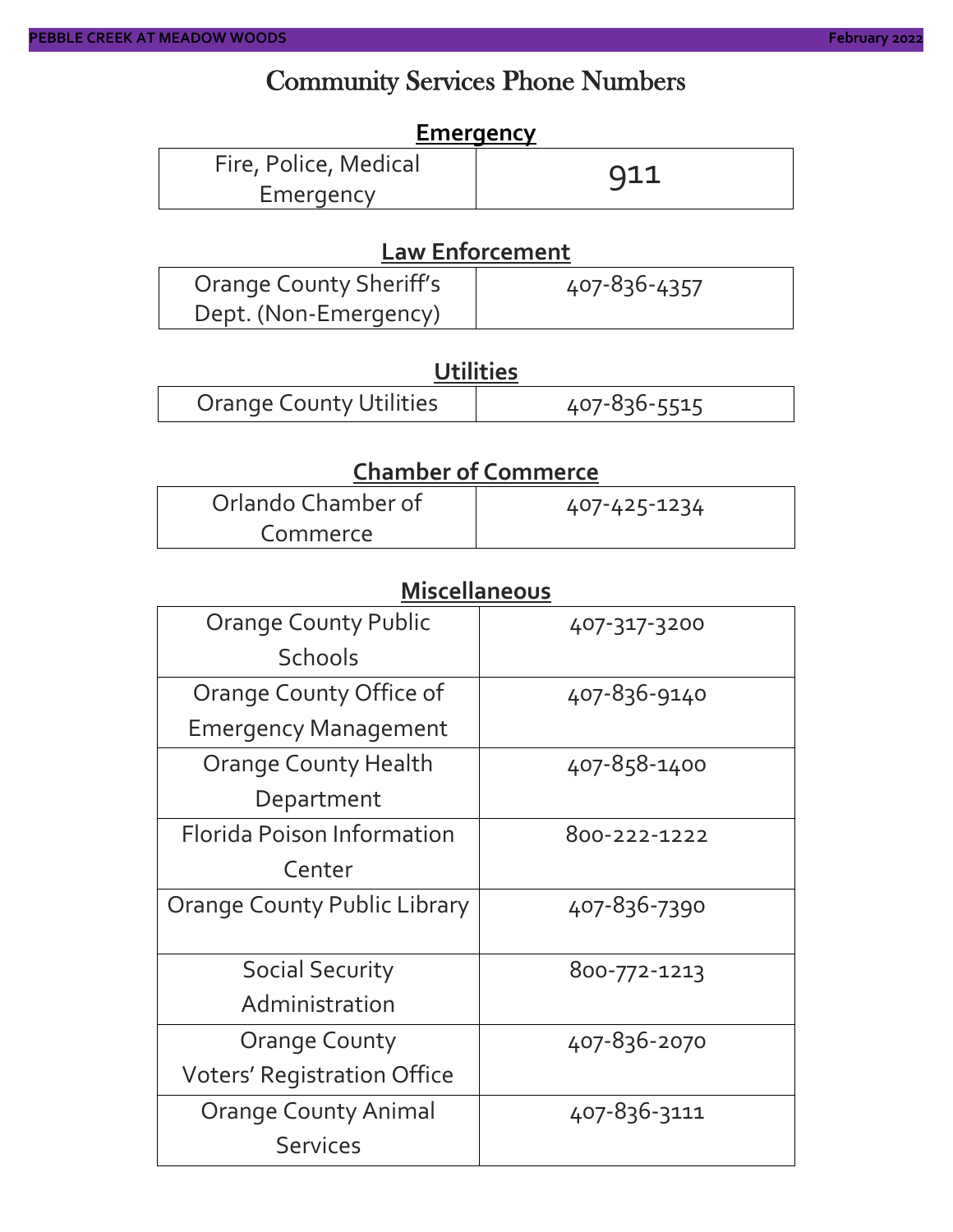#### **PEBBLE CREEK AT MEADOW WOODS HOMEOWNERS' ASSOCIATION, INC.** MAIL OR EMAIL FORM TO: 9419 Tradeport Drive, Orlando, FL 32827

PHONE: 407-251-2200 FAX: 800-759-1820 EMAIL: [info@dwdpm.com](mailto:info@dwdpm.com)

#### **ARCHITECTURAL REVIEW BOARD (ARB) APPLICATION**

|              |                                                                 |                                                                                                                   | Tenant Name: The contract of the contract of the contract of the contract of the contract of the contract of the contract of the contract of the contract of the contract of the contract of the contract of the contract of t |                                                                                                                                                                                                                                |
|--------------|-----------------------------------------------------------------|-------------------------------------------------------------------------------------------------------------------|--------------------------------------------------------------------------------------------------------------------------------------------------------------------------------------------------------------------------------|--------------------------------------------------------------------------------------------------------------------------------------------------------------------------------------------------------------------------------|
|              |                                                                 |                                                                                                                   |                                                                                                                                                                                                                                |                                                                                                                                                                                                                                |
|              | Mailing Address: ________________                               |                                                                                                                   |                                                                                                                                                                                                                                |                                                                                                                                                                                                                                |
|              |                                                                 |                                                                                                                   |                                                                                                                                                                                                                                | E-mail: E-mail: E-mail: E-mail: E-mail: E-mail: E-mail: E-mail: E-mail: E-mail: E-mail: E-mail: E-mail: E-mail: E-mail: E-mail: E-mail: E-mail: E-mail: E-mail: E-mail: E-mail: E-mail: E-mail: E-mail: E-mail: E-mail: E-mail |
|              |                                                                 |                                                                                                                   |                                                                                                                                                                                                                                | In Accordance with the Declaration of Covenants, Conditions and Restrictions and the Association's Rule and Regulations, Installation                                                                                          |
|              | must conform to this approval and the Association's quidelines. |                                                                                                                   |                                                                                                                                                                                                                                |                                                                                                                                                                                                                                |
|              |                                                                 | I hereby request consent to make the following changes, alteration, renovations and /or additions to my property. |                                                                                                                                                                                                                                |                                                                                                                                                                                                                                |
| ( ) Fence    | () Swimming Pool                                                |                                                                                                                   | () Lawn Ornament () Screen Enclosure                                                                                                                                                                                           | () Landscaping                                                                                                                                                                                                                 |
| () Patio     | () Exterior Color                                               | () Lawn Replacement                                                                                               |                                                                                                                                                                                                                                |                                                                                                                                                                                                                                |
| Description: |                                                                 |                                                                                                                   |                                                                                                                                                                                                                                |                                                                                                                                                                                                                                |

Attach two (2) copies of the property survey that shows the locations of the proposed change, alteration, renovation or addition.

\_\_\_\_\_\_\_\_\_\_\_\_\_\_\_\_\_\_\_\_\_\_\_\_\_\_\_\_\_\_\_\_\_\_\_\_\_\_\_\_\_\_\_\_\_\_\_\_\_\_\_\_\_\_\_\_\_\_\_\_\_\_\_\_\_\_\_\_\_\_\_\_\_\_\_\_\_\_\_\_\_\_\_\_\_\_\_\_\_\_\_

Attach two (2) drawings of your plan(s). Attach two (2) color samples, if applicable.

#### **NOTE: Applications submitted by fax or without two (2) copies of the survey, drawing, or color sample will be considered incomplete. If an application is incomplete, it will not be processed and will be returned to you.**

I hereby understand and agree to the following conditions.

- 1. No work will begin until written approval is received from the Association. You have 60 days from the approval date to complete the work. If not, then you must reapply for ARB approval.
- 2. All work will be done expeditiously once commenced and will be done in a professional manner by a licensed contractor or myself.
- 3. All work will be performed timely and in a manner that will minimize interference and inconvenience to other residents.
- 4. I assume all liability and will be responsible for any and all damages to other lots and/or common area, which may result from performance of this work.
- 5. I will be responsible for the conduct of all persons, agents, contractors, subcontractors and employees who are connected with this work.
- 6. I am responsible for complying with all applicable federal, state and local laws, codes, regulations and requirements in connection with this work. I will obtain any necessary governmental permits and approval for the work.
- 7. Upon receipt DWD Professional Management, LLC will forward the ARB Application to the Association. A decision by the Association may take up to 30 days. I will be notified in writing when the application is either approved or denied.

ALL HOMEOWNERS ARE RESPONSIBLE FOR FOLLOWING THE RULES AND GUIDELINES OF THEIR ASSOCIATION WHEN MAKING ANY EXTERIOR MODIFICATIONS.

| Signature of Owner(s): |  |
|------------------------|--|
|                        |  |

| <b>DO Not Write Below This Line</b> |              |                  |                 |  |  |
|-------------------------------------|--------------|------------------|-----------------|--|--|
| This Application is hereby:         | ( ) Approved | ( ) Denied       |                 |  |  |
|                                     |              |                  |                 |  |  |
|                                     |              |                  |                 |  |  |
| Date Received __________________    |              | Mailed to Assoc. | Mailed to Owner |  |  |